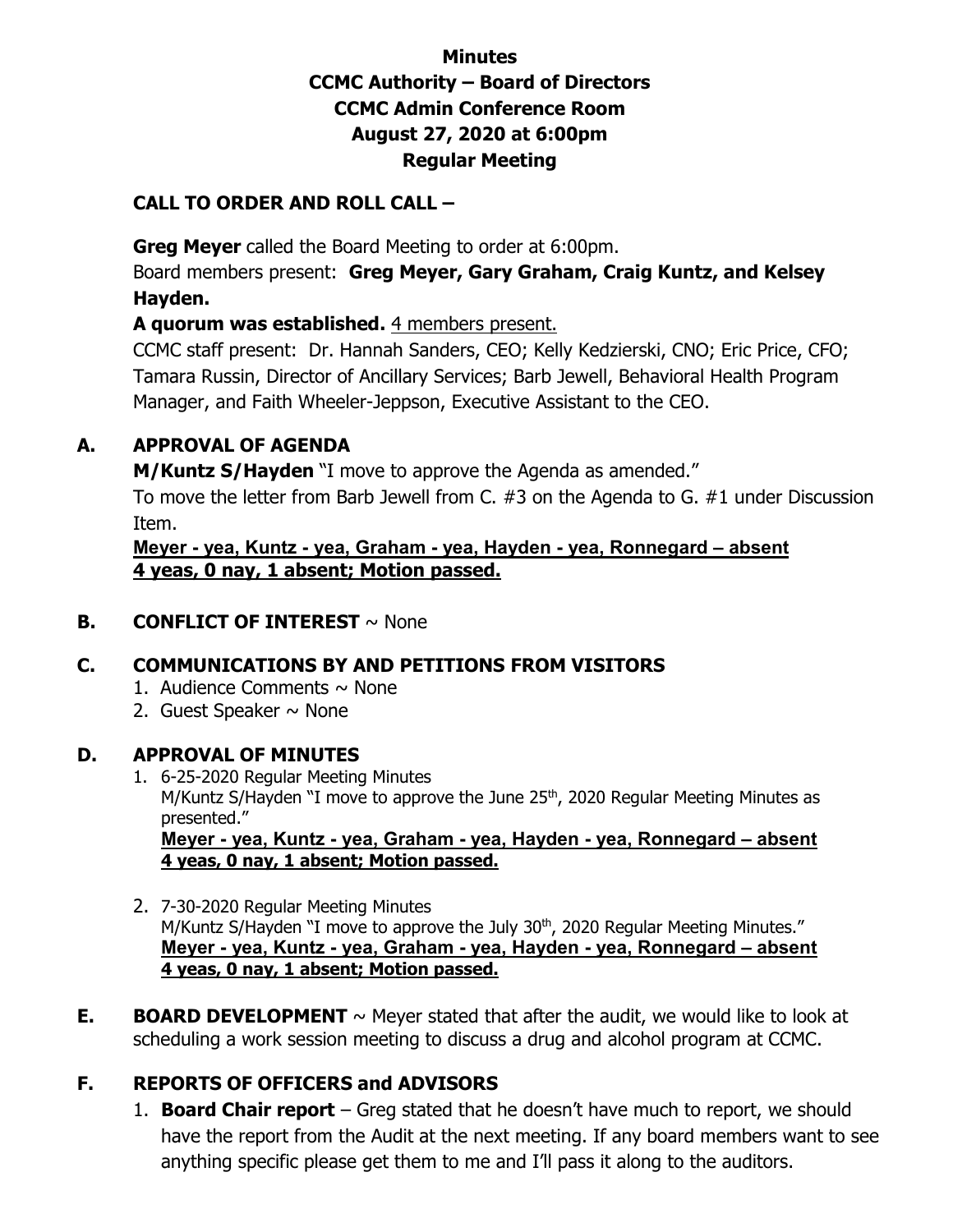2. **CEO Report** – Dr. Sanders report is in the packet, a few items to mention are that we continue to work on the capital projects list that we brought to you in June. The leak in the basement is close to having that project completed, we currently have an RFP out for the Underground Storage Tank and at this point we have not had any bids come back. And, I continue to be impressed by the hard work and dedication by the team that we have at CCMC.

**Gary Graham** stated that he would like to come by and talk with Dr. Sanders about COVID when he gets back to town.

The board chair had a brief discussion with Dr. Sanders and Eric Price to clarify details in the RFP that was put out for the Underground Storage Tank.

- 3. **CFO Report** Eric reported that we did move \$1,000,000 into a CD in August, so you'll see that reflected as a short term investment. **Revenues** are up a bit in the service area. The largest impact was some grants that Barb was able to get in. On the Income Statement you'll see a new line item called **Administrative Write-offs,** this is in response to some of the old accounts that are being carried forward that we had discussed. And on the **Expense** side we had about a \$250,000 difference between June and July in expenses some of that was COVID related, and a large portion of that was actually getting past-due accounts paid up. The biggest win I think is on the **Balance Sheet,** we went from approximately \$900,000 at the end of June, to just over \$400,000 at the end of July, and we are continuing to see a downward trend on our Accounts Payables. I believe that we are current with all of our vendors at this time.
- 4. **CNO Report** Kelly stated that her reports are in the packet, we still have 10 Long Term Care residents, and currently zero Swing Beds occupied. We have 4 permanent Nursing Staff and 5 travelers. Greg Meyer asked Kelly what the difference was between Occupational and Physical Therapy. Kelly explained the difference between Physical Therapy and Occupational Therapy as, an occupational therapist treats injured, ill or disabled patients through the therapeutic use of everyday activities. They help these patients develop, recover, improve, as well as maintain the skills needed for daily living and working.

Chair Greg Meyer – wanted to give a special acknowledgement to Vivian for receiving the Front Line Staff Award.

#### **G. DISCUSSION ITEMS**

1. Letter from Barbara Jewell

Greg Meyer stated that he had done the work session meeting, and it was my intention was to have it on tribal health and have the discussion around the pros and cons of tribal health, and not specifically on NVE and CCMC's collaboration. I wanted to have an open forum and have people discuss and see what they knew about tribal health. I could then share what he has learned over the last year about it as well so we could expound on it. If we get closer to NVE or doing something like that, I wanted to have some discussion so we could all get educated, and informed, and then debate it and